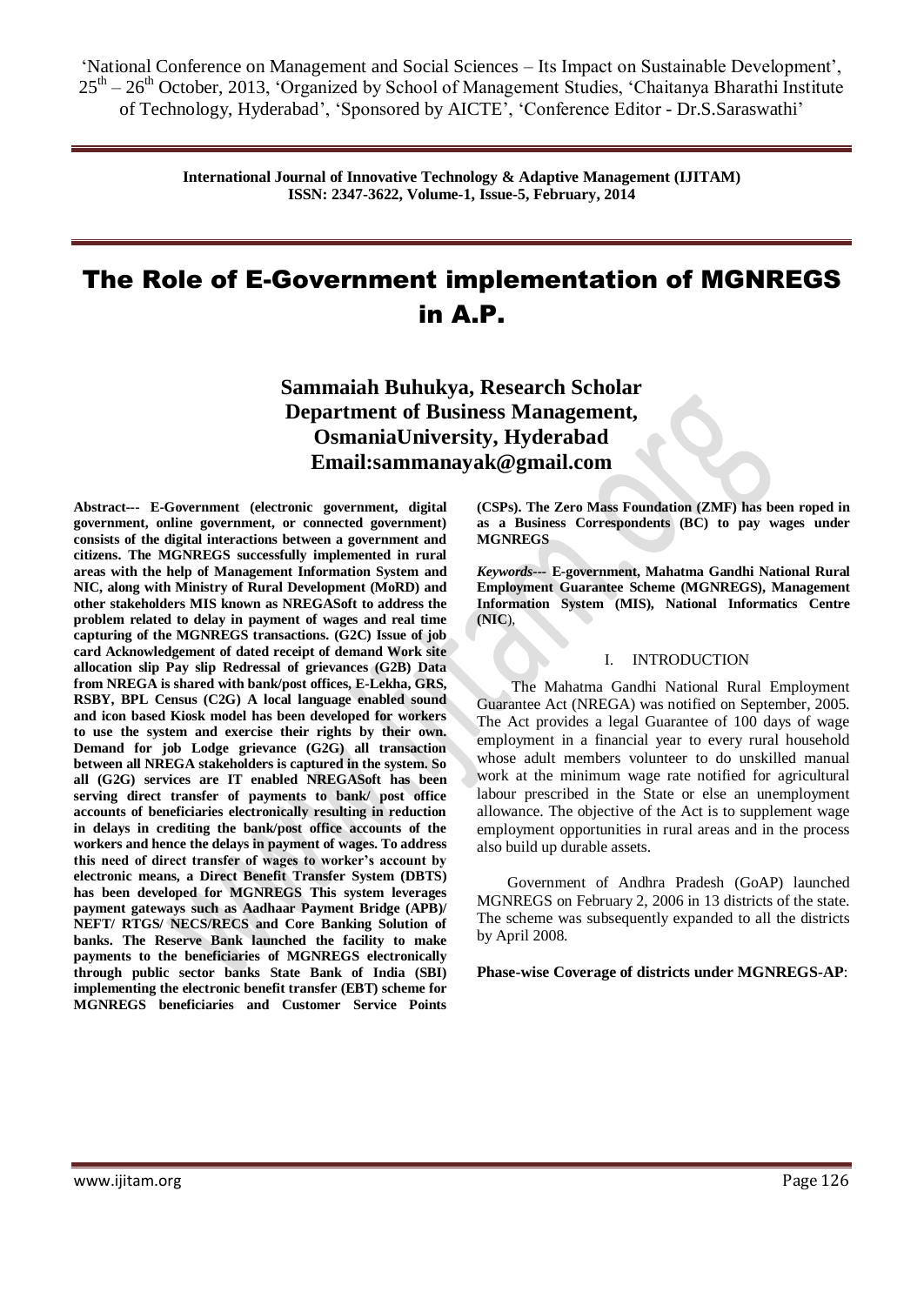> **International Journal of Innovative Technology & Adaptive Management (IJITAM) ISSN: 2347-3622, Volume-1, Issue-5, February, 2014**

 Andhra Pradesh has entered into the seventh year of its implementation of MGNREGS. For effective implementation and greater transparency of the scheme, GoAP has made necessary changes, based on its experiences, within the purview of the Act. MGNREGS is in implementation in 21862 Gram panchayats of 1098 mandals with 1.3 Crore registered rural households.



**Planning Process – Development Plan:** The objective of the planning process is to ensure that the district is prepared well in advance to offer productive employment on demand. The need to coordinate different levels of planning and to prepare a 'shelf of projects' to provide wage employment on demand requires preparation of an Annual<br>Plan for the District. This is done before the This is done before the commencement of the financial year so that the shelf in each Gram Panchyat is sufficient to meet the demand of wage seekers in the financial year.

Each Gram Panchyat will have a labour budget for the financial year to meet the demand of all wage seekers. Consequently, the Programme Officer matches the demand for work for all the Gram Panchyat s in the Mandal with the employment opportunities arising from MGNREGS-AP projects. The prepares a plan for the Mandal by consolidating proposals of Gram Panchayats and Mandal Panchayats. Subsequently, The Mandal Panchayat approves

| Phase-I<br>(w.e.f.2.02.06)   | Vizianagaram; Chittoor; Kadapa;<br>Ananthapur; Mahabubnagar; Medak;<br>Rangareddy; Nizamabad; Warangal;<br>Adilabad; Karimnagar; Khammam and<br>Nalgonda |
|------------------------------|----------------------------------------------------------------------------------------------------------------------------------------------------------|
| Phase-II<br>(w.e.f.1.04.07)  | East Godavari;<br>Guntur; Kurnool;<br>S.P.S.Nellore; Prakasam<br>and<br>Srikakulam                                                                       |
| Phase-III<br>(w.e.f.1.04.08) | West Godavari; Krishna<br>and<br>Visakhapatnam                                                                                                           |

and forwards the Mandal Plan to the Zilla Parishad. District Programme Coordinator prepares 'labour budget' by the December end for the district.



**II.** OBJECTIVE OF THE STUDY

To study the role of E-system in MGNREGS implementation

## **III.** RESEARCH METHODOLOGY

survey method from past seven years Data (2006 to 2013) implementation of E-Systems in MGNREGS and beneficiaries survey.

## *Use of Information and Communication Technologies (ICTs) in Mgnregs-AP*

The objective is to achieve complete transparency in implementation of MGNREGS by obtaining LIVE data from the Worksite to the Website on a daily basis. The mobile technology is customized and deployed for the MGNREGS field functionaries through different mobile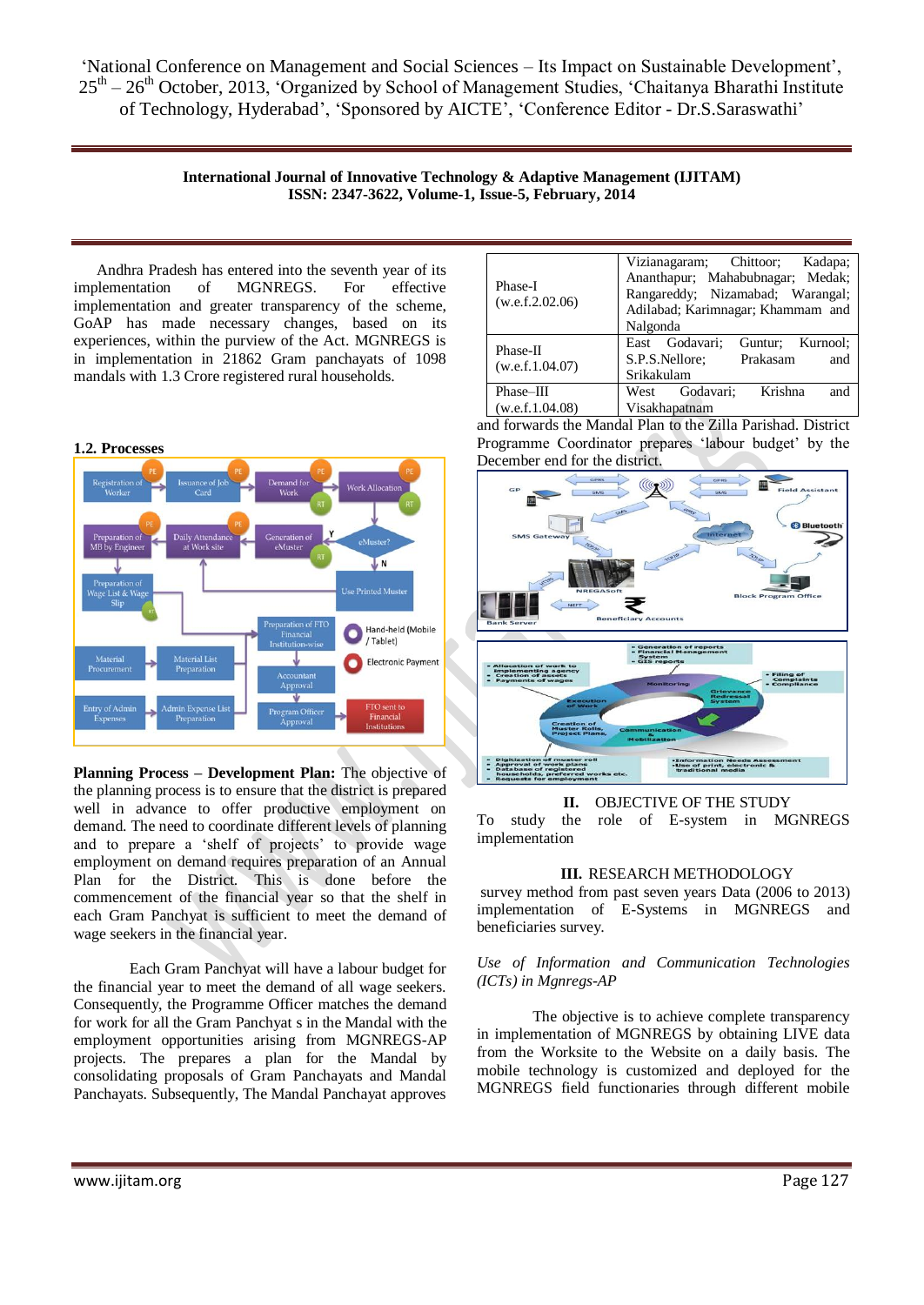> **International Journal of Innovative Technology & Adaptive Management (IJITAM) ISSN: 2347-3622, Volume-1, Issue-5, February, 2014**

applications like e-Muster, e-Measurement, e-muster verification and e-check measurement. E-MMS is designed to arrest distortions in the programme like Muster Fudging; Delays in Payments; Binami Wage seekers; Fake Measurements and Work Duplication. Andhra Pradesh is the first state to introduce a comprehensive IT software that provides end-to-end IT solution in MGNREGA the transaction based software issues job cards, maintains shelf of projects, generates estimates, issues work commencement letters, updates muster rolls and generates pay orders. The software is being constantly upgraded to suit the changing requirements of the programme. At each Mandal level (25 villages) there is one Mandal computer center (MCC) manned by 2 computer operators. On each

convergence department, there is a Departmental computer center (DCC) at Mandal / cluster of Mandals.

**RAGAS: (Rashtriya Grameena Abhivruddhi Samacharam): A** highly comprehensive and end-to-end transaction based application that provides convenience for the field staff and makes the work of the administrative officials easier at the same time is used in MGNREGS. RAGAS is capable of handling all key steps in the implementation of MGNREGS-AP namely registration of wage seekers, issue of job cards, preparation of work estimates, generation of pay order etc.

**MIS Reports:** MGNREGS-IT initiative has a web based data center to help in monitoring and review of the Scheme. The MGNREGS Portal: [www.nrega.ap.gov.in](http://www.nrega.ap.gov.in/) provides detailed data which can drill down to the fundamental transaction relating to every wage seeker and provides comprehensive reports to track the performance of the Scheme.

**Electronic Fund Transfer System (e-FMS):** Electronic Fund Transfer system (e-FMS) has been established with the objective of putting in place an efficient mechanism to generate transmission of funds through online money transfers. This system helps in avoiding the parking of funds in some places and empowers all blocks and Panchayats to access funds uninterruptedly. By means of a central server, e-FMS enables all the Mandal Computer Centres (MCCs) and the District Computer Centres (DCCs) to be networked to a Central fund in which all the MGNREGA funds are lodged.

**Electronic Muster and Measurement System (e-MMS):** e-MMS is introduced across the State in MGNREGS-AP with a view to improve the transparency and efficiency in implementation of the programme. E-MMS enables to capture the GPS coordinates and hence the field staffs are forced to go to the work site for recording and check measurement of works. E-MMS helps in arresting various distortions in the programme like Muster Fudging; Delays in Payments; Binami Wage Seekers; Fake Measurements and Work Duplication. This has ensured transparency in the system.

**Biometric Muster and Measurement System (B-E-MMS):** B-e-MMS enables attendance of wage seekers through bio-metric authentication along with GPS coordinates using Point-of-Sale (POS) devices. This helps in arresting distortions in the programme like Muster Fudging; Delays in Payments; Binami Wageseekers; Fake Measurements and Work Duplication. B-e-MMS enables effective program monitoring and improves efficiency in the implementation of MGNREGS.

**Payment of wages through Smart Cards:** Disbursement of wages is done at the pre-designated Government premises (usually the Gram Panchayat building) by a Customer Service Provider (CSP). The enrolment is in progress to cover all the gram panchayats in the State. Presently, payments through smartcards started in more than 90% of GPs. 95 lakhs smart cards issued so far and steps have been taken to issue smart cards to all the beneficiaries by the year end.

**Distribution of wage slips:** Wage slips are provided to the wage seekers for the work done and based on the payment generated. Wage slips carry details like no. of days worked, wage amount etc. Pay Slip system brought transparency to payments. Since labour know how much is credited to their account and for how many days, etc. leakages in the payment system are minimized.

**Ensuring wage payments within fortnight**: To ensure payment of wages within fortnight to all labourers, a fixed payment cycle is adopted as shown below: The fixed payment cycle begins with the opening of muster on Day-1, which is on a Monday and Thursday to denote the starting of the week. Attendance of the wage seekers and the work done by them is collected by the Field Assistants (FAs) and are reported to the administrative authorities throughout the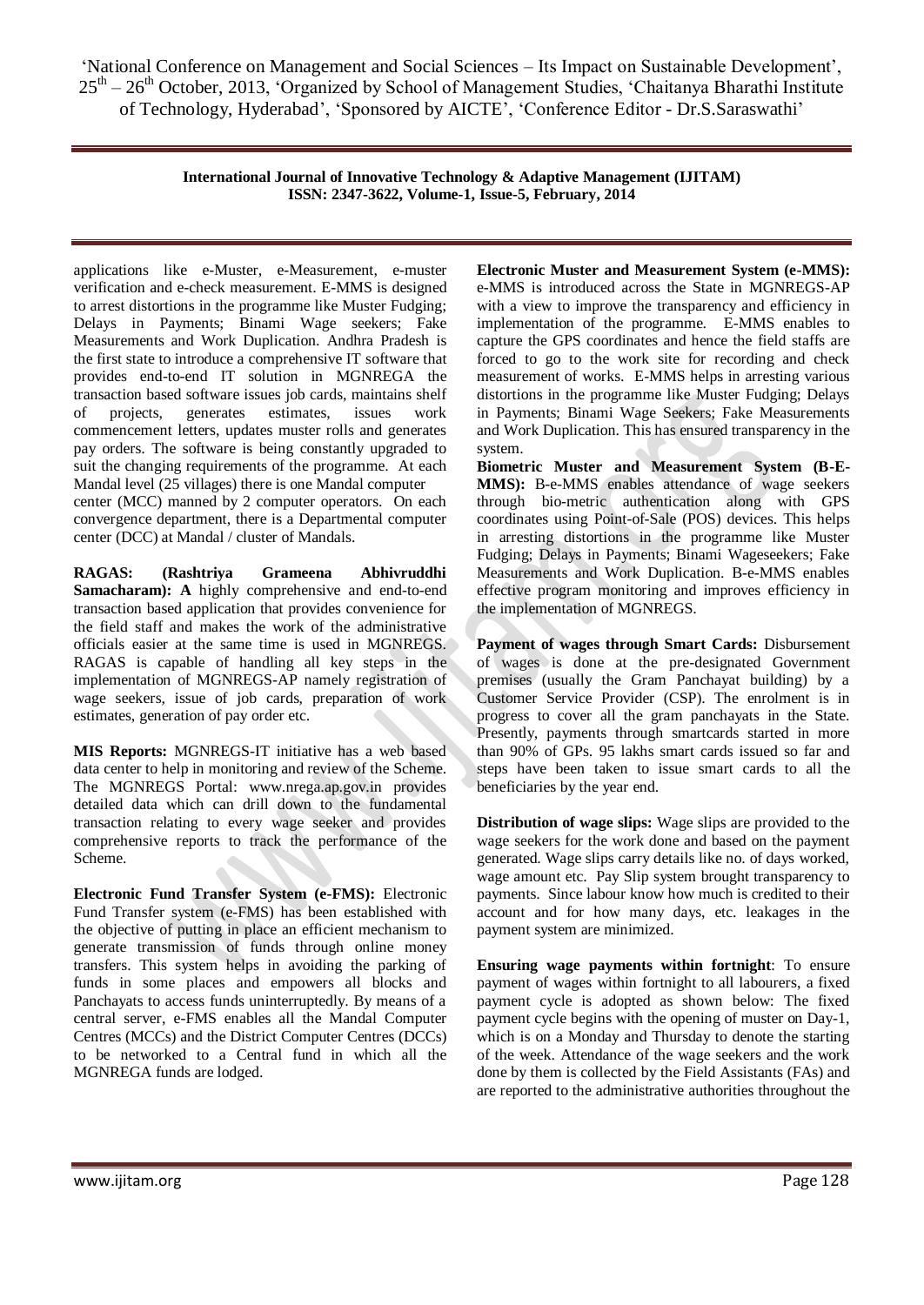> **International Journal of Innovative Technology & Adaptive Management (IJITAM) ISSN: 2347-3622, Volume-1, Issue-5, February, 2014**

week. At the end of every week, the muster rolls are closed. The next phase in the payment cycle involves the measurements of the works with respect to the muster rolls which is done by the Technical Assistants (TAs). After the measurements are done, the Technical Assistants pass on the muster rolls to the Engineering Consultants (ECs) who check the measurements to eliminate discrepancies, if any. Once the measurements are validated completely, the muster rolls are sent to the Additional Project Officer (APO) for his/her perusal. The data is then entered into the system at the Mandal Computer Centre (MCC) by the Computer Operator (CO) and the pay orders and related Fund Transfer Orders (FTOs) are generated. All the FTOs and in turn the funds are then transferred electronically to the paying agencies / banks in the following 3-4 days. The wage seekers present their Smart Cards to the Customer Service Provider (CSP) to establish their identity and the disbursement of wages is done.

**Compensation for delay in wage payments:** Compensation for delay payments is introduced with an objective to ensure that wage payments are done within a week and in any case not later than fortnight from the day the work was done (closure of muster) as mandated in the Act. The compensation is paid  $@$  0.1% per day of delay based on the approval and recovery from the functionaries' salary/paying agency's commission. Till date, 8.9 lakh beneficiaries were paid Rs. 3 Cr as compensation for the delay in wage payments.

**Srama Sakthi Sanghas:** To ensure that all the demanding poor rural households are provided with continuous assured employment of 100 days, labour groups with 15 to 20 labourers were formed which helps in providing work to the groups easily and also helps in effective monitoring. The formation of labour into a fixed group helps in worksite management and also for provision of worksite facilities to the labourers. Till date, 7.5 lakh SSSs are registered consisting of 1.3 crore labourers so far.

**Social Audit:** Andhra Pradesh is pioneer in the implementation of Social Audit in the country. Social Audits of the MGNREGS-AP was taken up by the Department of Rural Development, since the inception of the Scheme as a means to set the baseline for accountability through the process. Social Audit is conducted once in 6 months in all the gram panchayats by inspecting all the worksites and musters. The findings are read out by the Social Audit team in the Mandal level hearing where the Presiding Officer takes the decisions in the hearing.

**Grievance Redressal:** A 24x7 Call Centre with a toll free number 155321 and 1800 200 4455 has been established to register and monitor complaints under the programme. After a compliant is registered in the call centre, SMS is sent to the officer concerned for redressal. The system automatically escalates the complaints to the higher levels if appropriate action within the stipulated time is not taken at lower. As on date 28307 complaints were registered, out of which, 27672 complaints were redressed.

**Quality Control Cell:** A Quality Control Cell has been established with a view to improve quality of works, to review the plans monthly, computerization of filed level observations, capacity building to the filed level functionaries and creation of durable assets under the programme.

**Vigilance Cell:** A vigilance cell has been established with an aim to take follow up action on complaints having a vigilance angle and to ensure transparency and accountability under the programme. A senior officer is appointed as Chief Vigilance Officer with supporting staff for the follow up action of Social Audit.

**Ombudsmen:** As per the provisions U/S 27(1) of the MGNREG Act, 2005 the State Govt. appointed Ombudsmen for adjudicating disputes regarding entitlements under the Act. The responsibility of the Ombudsmen is to examine all complaints of irregularities pointed out by the social audit and passing awards expeditiously. Ombudsmen will attend the mandal public hearing and entertain all irregularities found out by the social audit as a complaint, conduct enquiry then and there and pass award within (7) days from the date of completion of mandal hearing.

**Mobile Courts:** For trial of offences brought out in the Social Audits and speedy adjudication of justice, the Government sanctioned 13 special Mobile Courts initially and launched a special Mobile Court in Sanga Reddy for Medak and Karimnagar districts. Total no. of cases filed in 2 districts are 76.

Services provided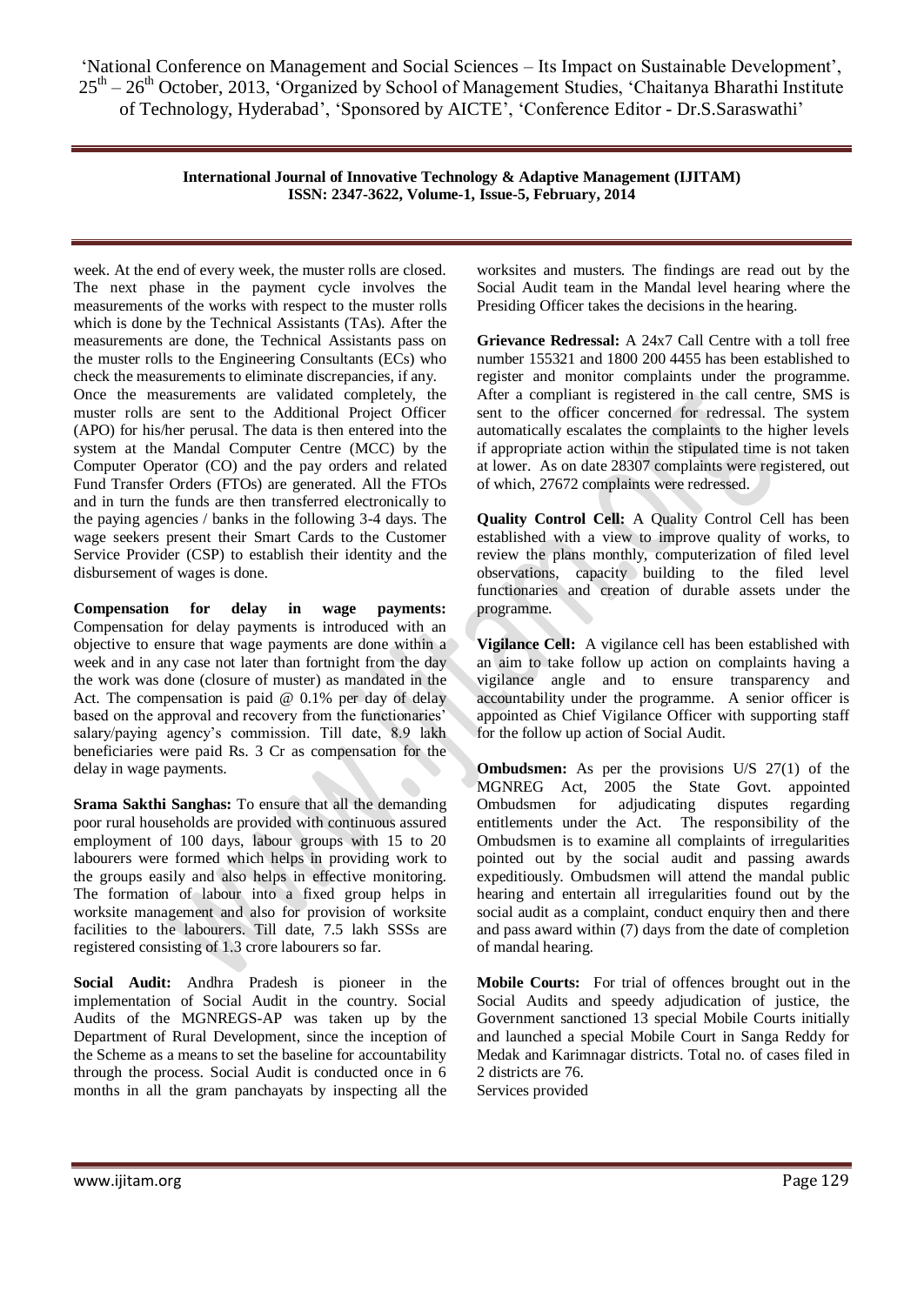> **International Journal of Innovative Technology & Adaptive Management (IJITAM) ISSN: 2347-3622, Volume-1, Issue-5, February, 2014**

**G2G** All transactions between all NREGA stakeholders are captured in the system. So all G2G services are IT enabled. **G2B** Data from NREGA is shared with bank/post offices, E-Lekha, GRS ,RSBY, BPL Census 2002 etc

**G2C** A local language enabled sound and icon based Kiosk model has been developed for workers to use the system and exercise their rights by their own. Demand for job, Lodge grievance, Benefits accrued E-Governance for Masses Enforcement of right based framework of law Creation of directory of assets created under NREGA Bringing all documents e.g. 4.7 crore Muster rolls, 11 crore job cards and 24 crore worker"s information in public domain Strengthening the record keeping and financial accounting Assists Gram Panchayats in NREG Scheme Implementation, Assisting the officers, Administrators, Programme Managers

**NREGASoft** It was first of its kind e-Governance solution attempt which took data management practices below block level in online mode across the country in absence of e-Governance infrastructure availability at Gram Panchayat level where actually majority of events related to NREGS implementation takes place. The data management of NREGS, in majority of states is being done at block level. The majority of states started managing data using offline and a few with online. As connectivity scenario is improving further, some of the states are switching over to use online system. The states have adopted various kinds of models ( in house using its own staff, using contract data entry operator, outsourcing data entry, arranging entire ICT infrastructure at block level through private parties etc. ) to address the need of content management.

## **Benefits accrued**

- E-Governance for Masses
- Enforcement of right based framework of law
- Creation of directory of assets created under NREGA
- Bringing all documents e.g. 4.7 crore Muster rolls, 11 crore job cards and 24 crore worker"s information in public domain
- Strengthening the record keeping and financial accounting
- Assists Gram Panchayats in NREG Scheme Implementation
- Assisting the officers, Administrators, Programme Managers

#### **Recognition**

It is unavoidable to share some of the moments when collective work done by the Ministry, NIC and other stakeholders were recognized on various platforms and won appreciation. The package has been demonstrated to Hon"ble Prime Minister and senior functionaries of Government, Planning Commission officials, State RD secretaries. The package has also won several awards:

- Microsoft e-governance award 2006
- Skoch Challenger Award 2007-National Significance Category
- Dataquest e-Gov Champions award 2008
- e- Asia award 2009

• National award for e-governance2009-2010 for Best government website.

 Also, it is satisfying to note that package has demonstrated that the data management could be done effectively from Blocks online now. This has inspired & encouraged the design of many other e-governance projects that are in pipeline.

## **CONCLUSION**

The use of information technology in MNREGA at many levels has helped making governance better and increase accountability and transparency in government work. This will help prepare the labour budget truly as per the local development plan and will facilitate the inclusion of all possible resources. Besides, this will also strengthen the PanchyatiRaj institutions and increase people's participation in development works,"

There are other projects like Common Service Centres, e- Panchayats, etc., which are planned to be implemented in the coming months and years. In al- most every state computers are slowly but surely percolating down to the panchayat level and it is only a matter of time before the State-Wide Area Networks are also available at the panchayats" doorsteps. The use of ICT in NREGA implementation should be seen in synergy and complementary to all these initiatives that are contemplated or in progress. Then only can the full potential of ICT be harnessed for empowering the common citizen.

The great significance of MGNREGS comes from its potential in reduction of poverty and its continuous income. As it is an employment guarantee focused on asset creating works that are labour intensive. Thus it can deal